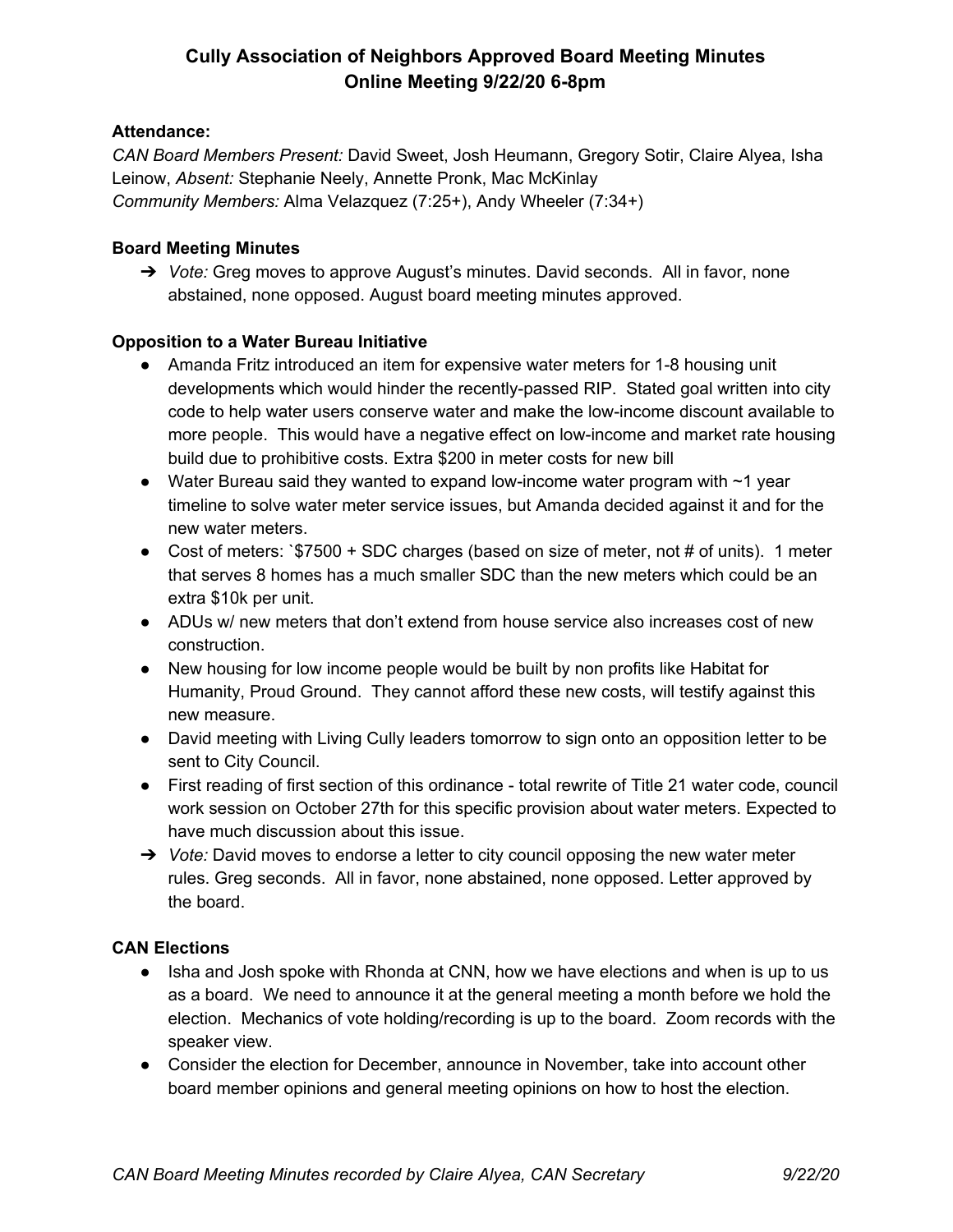- Possible general election options:
	- google forms w/ protective actions and auto-population of spreadsheet live in front of participants to provide transparency. Participants can provide a unique anonymous identifier to ensure their vote is appearing in the spreadsheet and total votes will be counted against those present in the zoom meeting. Claire offers to guide people through voting in the meeting if they need technical assistance.
	- zoom polling button feature
	- counting hands in video meeting with two people (one independent from the board, one a board member)
	- $\circ$  very short outdoor meeting (20-40 minutes) w/ only elections at a covered spot (Rigler?) with warm beverage, lights, PA system, and pens and paper.
- Want a meeting that is not discriminatory against people who don't have access to technology or interest in using zoom.
- Set a deadline for nominations, send absentee ballots to people who do not want to use technology?
- We have been hosting zoom meetings for many months at this point, possible to find our meetings through many sources: CNN, cullyneighbors,org, our email addresses.
- Provide accommodation is needed you can send a vote to the CNN address, come to CNN to cast a vote, send your vote by email
- ➔ *Vote:* David moves that we tentatively agree to the following election plan unless we have a better solution proposed between now and October's board meeting, at which we would hold another vote. Josh seconds. All in favor, none abstained, none opposed.
	- "Announce the election, posted at CNN and announcement on cullyneighbors.org and sent by eblast, in November or earlier for a December election. Election will be on zoom using google form link that will be sent only during the meeting. Accommodations will be made starting November to vote by mail, email, or in person at the election date."

### **October Meeting**

● Red Cross presentation: earthquake or fire preparedness 60 minutes either topic, or 75-90 minutes combined. Board agrees both topics within 60 minutes seem appropriate.

#### **Newsletter**

- Alma Velazquez and Andy delivered a proposal, open to feedback. Spoke with Aaron Riddle about possibilities to consider. document at end of meeting minutes)
- Want it to be very inclusive, represent the community in a diverse way that truly represents the community, especially young people, POC, who might not be part of CAN
- focusing on a counter-story about how neighbors are helping other neighbors, not just how outside businesses have started inside of our neighborhood.
- Want to get a grant to pay people to contribute, graphic designer and webmaster (Cully-based, hopefully a POC)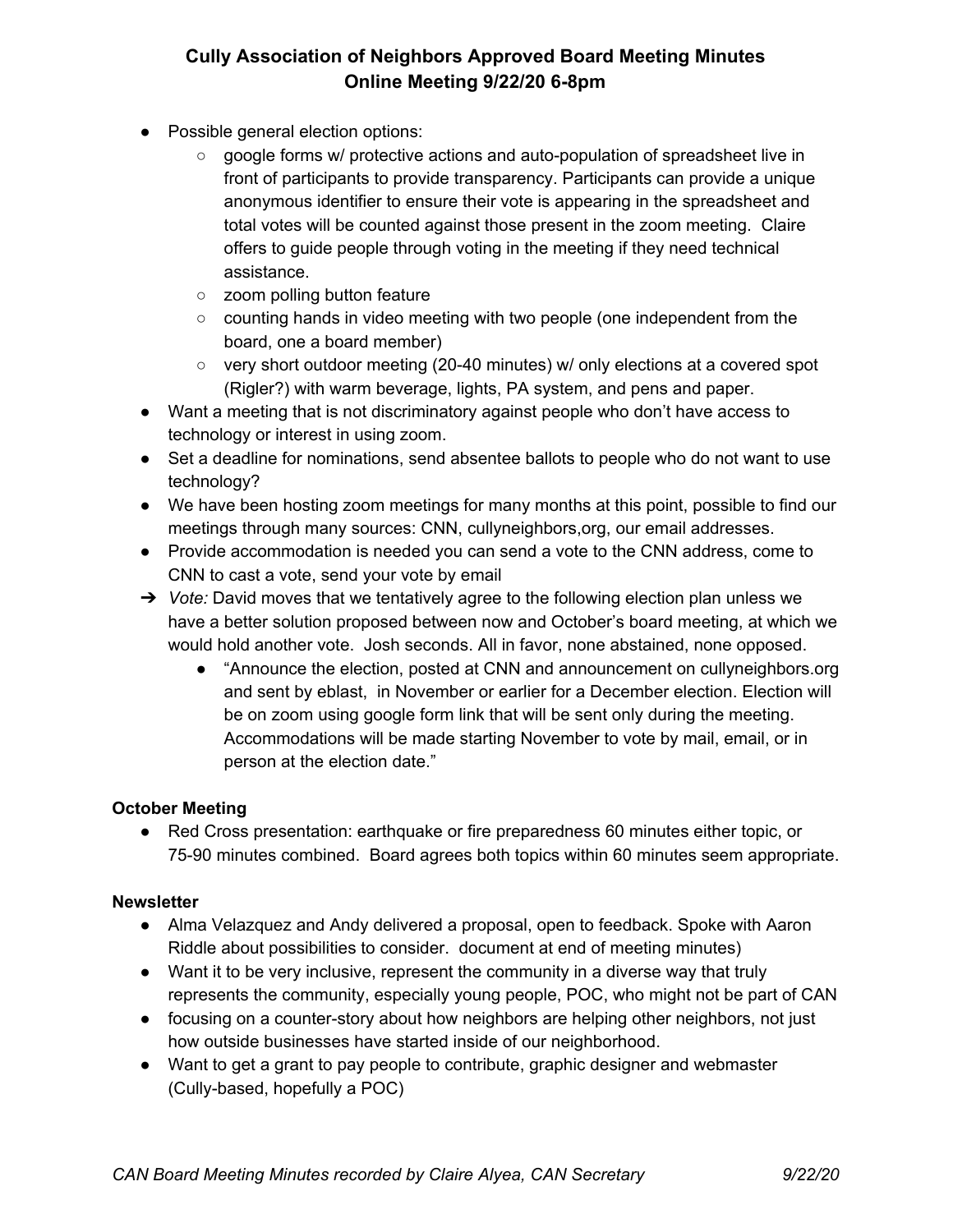- Online presence with more flexible deadlines as opposed to quarterly like before, update gradually. Reduces the bulk of the costs which were printing/shipping before, should be about half of the cost.\$3k above the CBA grant.
- Advertisers might be attracted to a young, diverse audience, more able to quantify audience clicks and views than previously.
- Suggested possibility to send quarterly newsletter updates to continue engagement like before.
- ➔ *Vote:* Isha moves to accept the newsletter proposal. Greg seconds. All in favor, none abstained, none opposed. Proposal approved.

### **Adjournment**

➔ *Vote:* Claire moves to adjourn. David seconds. All in favor, none abstained, none opposed. Meeting adjourned at 8:01pm.